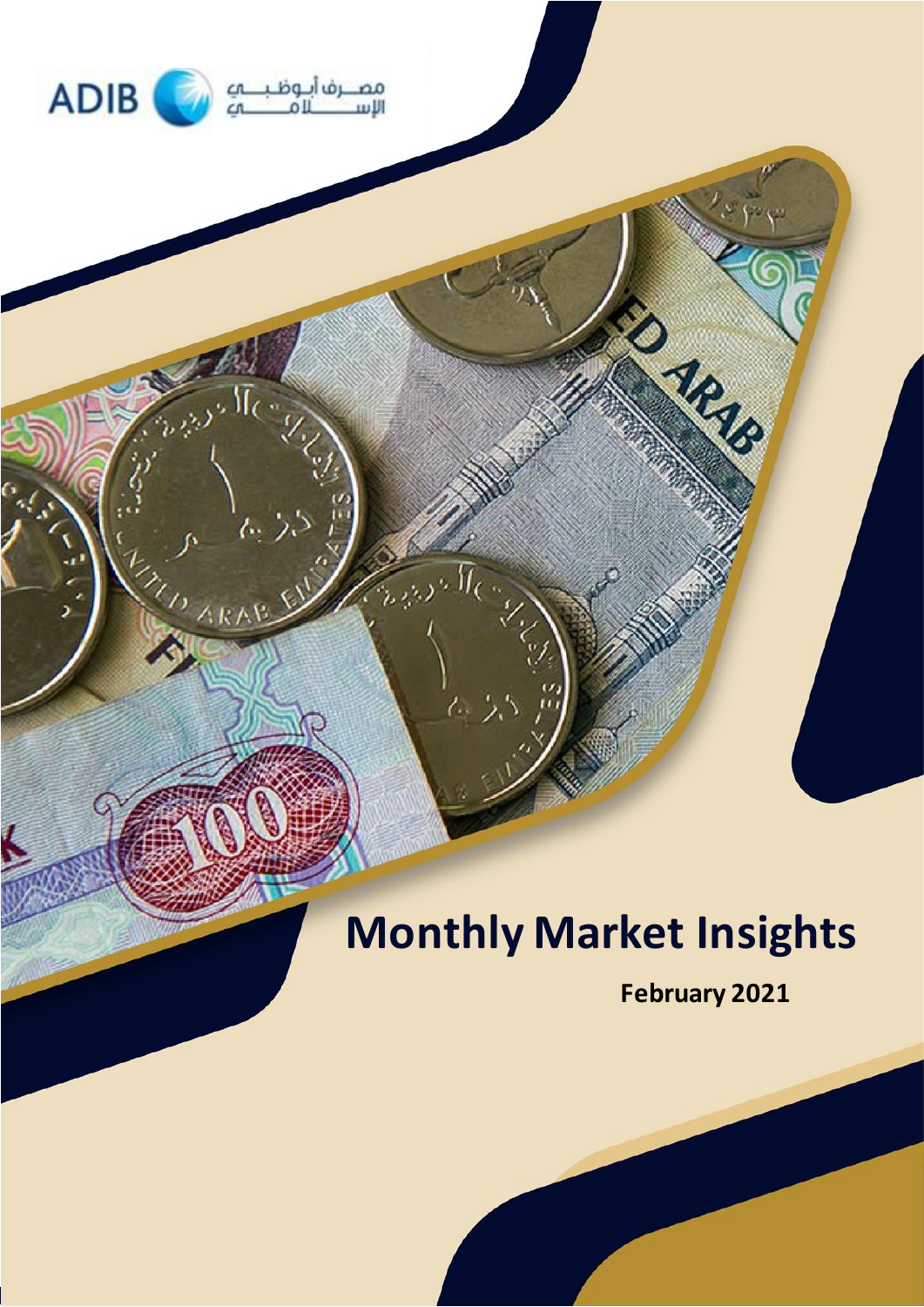

### **Macro update – Return to normalcy**

| <b>Asset Classes</b>     | Closing | MTD               | <b>YTD</b>        |
|--------------------------|---------|-------------------|-------------------|
| S&P 500                  | 3714    | $-1.11%$          | $-1.11%$          |
| <b>MSCI EM</b>           | 1330    | 3.15%             | 3.15%             |
| MSCI World               | 2662    | $-0.91%$          | $-0.91%$          |
| <b>MSCI GCC</b>          | 564     | 2.82%             | 2.82%             |
| Oil                      | 54.85   | 7.74%             | 7.74%             |
| Gold                     | 1848    | $-2.47%$          | $-2.47%$          |
| <b>US Treasury Yield</b> | 1.066   | 14 <sub>bps</sub> | 14 <sub>bps</sub> |

| Key Market<br>Rates | Closing  | <b>MTD</b><br>(bps) | <b>YTD</b><br>(bps) |
|---------------------|----------|---------------------|---------------------|
| <b>LIBOR</b>        | 0.202    | $-3.7$              | $-3.7$              |
| <b>EURIBOR</b>      | $-0.548$ | $-0.3$              | $-0.3$              |
| <b>TIBOR</b>        | 0.079    | 0.0                 | 0.0                 |
| <b>SIBOR</b>        | 0.815    | $-0.3$              | $-0.3$              |
| <b>EIBOR</b>        | 0.340    | $-17.2$             | $-17.2$             |
| <b>HIBOR</b>        | 0.243    | $-10.9$             | $-10.9$             |

| Sovereign<br><b>CDS</b> | Closing | <b>MTD</b><br>(bps) | <b>YTD</b><br>(bps) |
|-------------------------|---------|---------------------|---------------------|
| Abu Dhabi               | 44.5    | 6.1                 | 6.1                 |
| Saudi Arabia            | 67.6    | 1.8                 | 1.8                 |
| Kuwait                  | 45.7    | $-1.1$              | $-1.1$              |
| <b>Bahrain</b>          | 747.4   | 6.5                 | 6.5                 |
| Oman                    | 335.8   | $-25.7$             | $-25.7$             |
| Turkey                  | 310.3   | 5.6                 | 5.6                 |

| Upcoming Key Event |                                    |  |  |  |  |
|--------------------|------------------------------------|--|--|--|--|
| 03.02.2021         | <b>IHS Markit UAE PMI</b>          |  |  |  |  |
| 05.02.2021         | <b>US Unemployment Rate</b>        |  |  |  |  |
| 10.02.2021         | US CPI - January                   |  |  |  |  |
| 10.02.2021         | Saudi Arabia 4Q20 GDP              |  |  |  |  |
| 12.02.2021         | <b>UK 4020 GDP</b>                 |  |  |  |  |
| 18.02.2021         | <b>Turkey Central Bank Meeting</b> |  |  |  |  |

| lContacts                                                    |                          |
|--------------------------------------------------------------|--------------------------|
| Saif Al Alkeem                                               | Kais Dachraoui, PhD, FRM |
| Head of Priority Banking, Wealth Head of Investment Advisory |                          |
| Management and Liabilities                                   |                          |
| saif@adib.com                                                | kais.dachraoui@adib.com  |
|                                                              |                          |

### **OVERVIEW**

The year 2021 started on a strong note, with reflation theme largely dominating the markets. Hopes for a global economic rebound fuelled by the rollout of vaccines and substantial US fiscal stimulus of \$1.9tn proposed by the newly inaugurated US President Joe Biden appeared to drive investors' confidence. However, markets also feared a potential tightening in Fed policy with a significant rise in inflation expectations. However, the Fed chief discarded speculation of tightening the policy anytime soon. Moreover, the Federal Reserve struck a dovish tone at its latest meeting and pledged to maintain the current pace of treasury purchases. The European Central Bank also kept the interest rate unchanged and maintained the steady pace of asset purchases, in line with expectation, after having stepped up its stimulus in December. Global equities extended the rally entering 2021, reaching new record highs, while the 10-year Treasury yield breached the 1% mark hitting a 10-month high. The trends however reversed in the wake of Fed's statement and concerns around rising COVID cases.

#### **MACRO BACKDROP**

- In US, the economic data painted a mixed picture. GDP for the fourth quarter came in at 4% q/q on annualized basis, below expectation of 4.2% (3Q: 4.3% q/q), with government and consumer spending being notable drags on growth. For early January, however high frequency indicators suggested improved economic activity, as the IHS Markit's preliminary gauge of both manufacturing and services sector activity surprised to the upside at 58.0 vs 55.3 in December.
- In Eurozone, the second wave of infections appeared to be turning into a long drag on the economy. The IHS Markit Eurozone PMI Composite contracted to 47.5 in January from 49.1 in December, with the bloc's dominant services sector taking a greater hit while manufacturing reflected a robust growth.

#### **KEY REGIONAL NEWS**

- Saudi Arabia pledged to slash oil production by one million barrel/day in February and March as part of a deal under which most OPEC+ producers will hold production steady. Source: [Reuters](https://www.reuters.com/article/us-oil-opec-idUSKBN29A0UQ)
- Kuwait discovers two new oil field: Houma oil field and Al-Qashaniya having a total capacity of 3,271 barrels/day and 2.78mn cubic feet of associated gas per day. Source: [Reuters](https://www.reuters.com/article/kuwait-oil-discovery-int-idUSKBN2991MY)
- Dubai announced a fifth economic stimulus package of AED315mn to support economic and business sectors affected by the COVID. This raises the total stimulus to AED7.1bn. Source: [Arab News](https://www.arabnews.com/node/1788206/business-economy)
- Bahrain approves emergency use authorisation of AstraZeneca-Oxford vaccine, the third vaccine approval after Pfizer-BioNtech and Sinopharm. Source: [Gulf News](https://gulfnews.com/world/gulf/bahrain/covid-19-bahrain-approves-use-of-astrazeneca-oxford-vaccine-1.76744573)



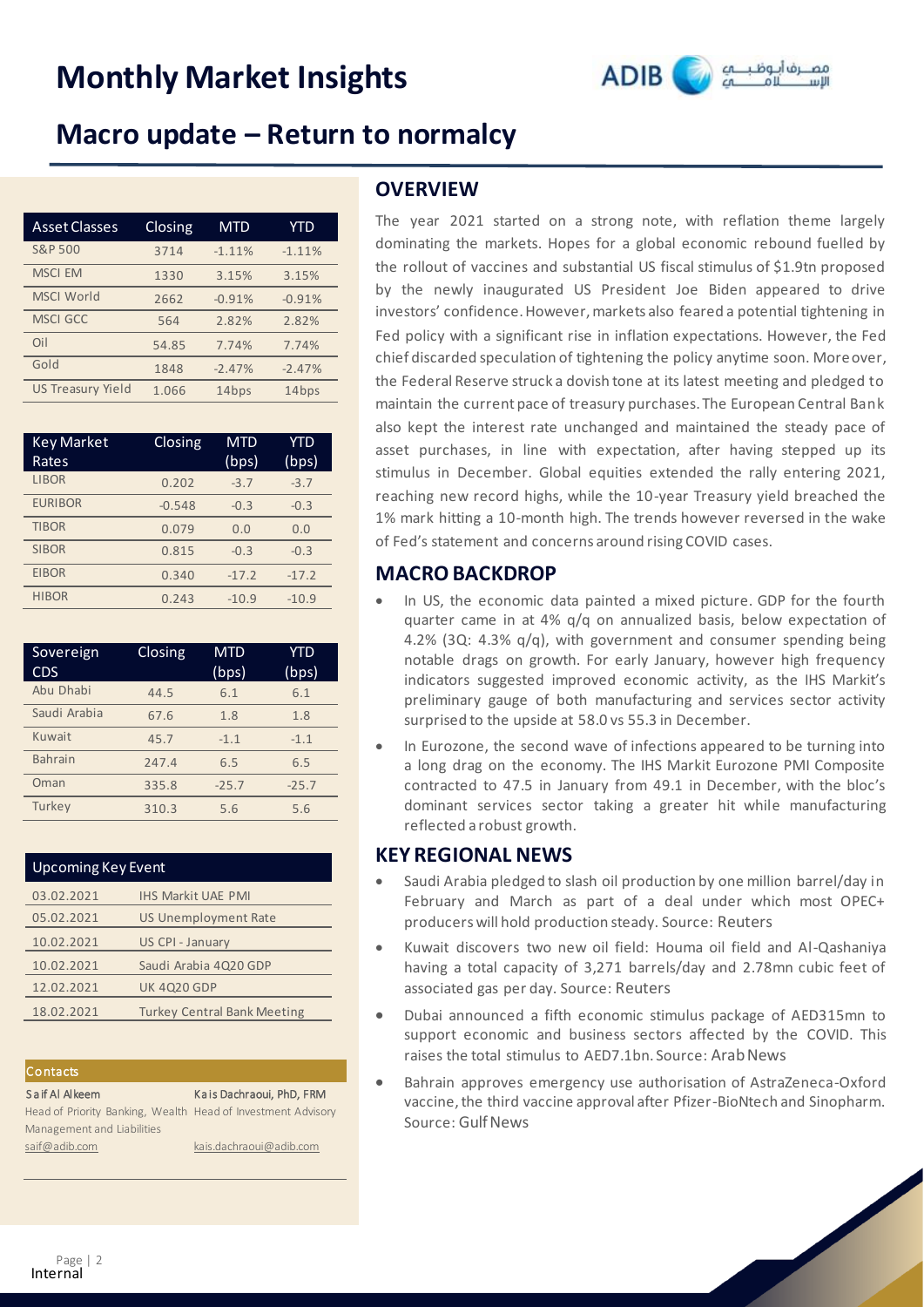

### **Sukuk – Banks continued to tap the primary market**





\*rebased to 100 on 1 February 2020



#### **Development in regional CDS market**

Turkish 5-year CDS spreads widened by 26bps in January 2021 owing to rising inflationary pressure with inflation rate of 14.6% in December 2020 (vs. 14% in November 2020), significantly above the central bank's (CBT) target range of 3-7%. In the January 2021 meeting, CBT held its benchmark return rates unchanged at 17% following the massive 200bps hike in the previous month. Nonetheless, the policymakers continued to maintain hawkish stance. Oman's 5-year CDS spread tightened 13bps MTD owing to oil price recovery which should alleviate pressures on fiscal deficit. Oman forecasted a budget deficit of 8% of GDP in 2021 (assuming an average oil price of \$45 per barrel) while targeting a budget surplus in 2025. On the other hand, CDS spreads of Bahrain and Kuwait were broadly stable while Saudi Arabia's and Abu Dhabi's spread widened slightly by 3bps and 6bps during January 2021.

#### **Steady start moving into 2021**

Both S&P Sukuk MENA and Dow Jones Sukuk indices remained broadly stable in January 2021. Government-related entities (GREs) performed well with Saudi Electric 22s' tightening by 204bps and Seenat by 163bps. Also, Mumtalakat 27s', the sovereign wealth fund of Bahrain tightened by 122bps. On the contrary, the sovereign sukuk of Sharjah 24s' and Oman 24s' were the worst performers, widening by 486bps and 278bps, respectively. Primary market Sukuk volumes were driven by Sukuk issuance by National Commercial Bank (NCB) and First Abu Dhabi Bank (FAB). NCB raised \$1.25bn through additional tier 1 Sukuk. The issuance was oversubscribed by 3.6x, which led the bank to tighten final pricing by an enormous 62.5bps to 3.5%, the lowest coupon ever for a perpetual issuance from the Gulf region. Meanwhile, FAB issued Sukuk worth \$500mn. The issue was subscribed 3.0x and carries a coupon rate of 1.411%, the lowest-ever by any bank in MENA region.

#### **Key developments**

- On January 15, 2021, **S&P affirmed Kuwait's 'AA-' rating with a negative outlook,** reflecting short and medium-term risk stemming from fiscal pressure, continued depletion of General Reserve Fund (GRF) and persistently slow structural reforms.
- **Arab Petroleum Investment Corp (APICORP)** and ACWA Power have signed on a \$125mn 5-year corporate facility to support ACWA Power's future growth pipeline.
- **First Abu Dhabi Bank** (FAB) signs for its first international acquisition to takeover **Egyptian business** of Lebanese lender- **Bank Audi.**
- **Tabreed** has signed a **30-year long services agreement** to provide cooling services to Abu Dhabi's **twofour54** new headquarters 'Yas Creative Hub' spanning 270,000 square metres.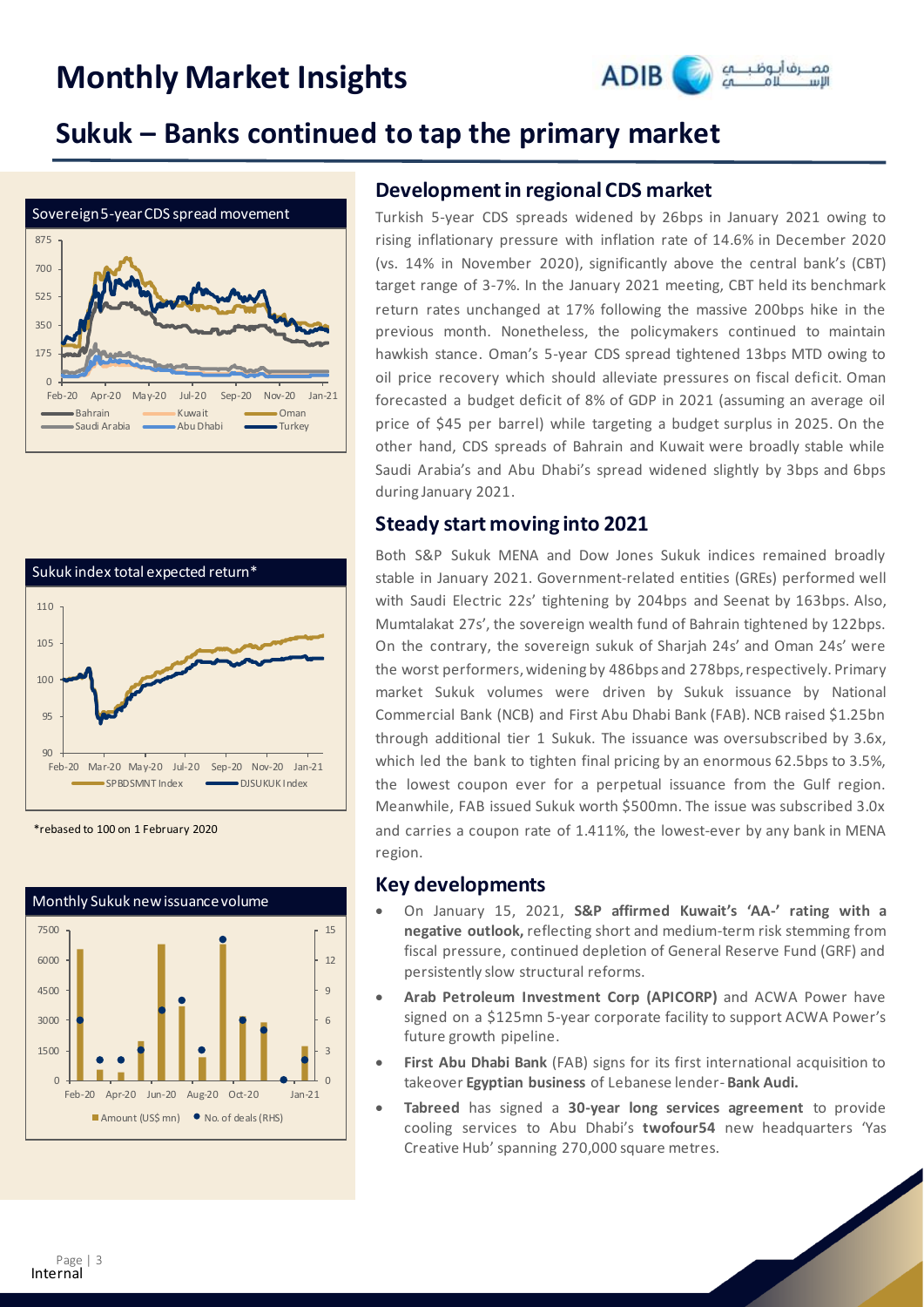

### **Sukuk – Banks continued to tap the primary market**







### **GFH Financial Group**

- ➢ Established in 1999, GFH Financial Group (GFH) is a Bahrain-based Islamic investment bank with an asset base of \$6.1bn and asset under management worth \$2.0bn as of September 2020. Besides, GFH enjoys a rich land bank of over 200mn square feet and stable pipeline of deals in investment banking. GFH operates three subsidiaries: GFH Properties, GFH Capital and Khaleeji Commercial Bank.
- ➢ GFH has diversified its revenue into (i) Investment Banking (31% of revenue in 9M20), (ii) Commercial Banking (21%), (iii) Proprietary and Co-investments (P&C, 13%) across financial services, education, leisure and hospitality, (iv) Real Estate (6%) and (v) Treasury (29%).
- ➢ Currently, the bank is shifting its business model toward a stable and recurring revenue source (fee-based and low-risk fixed-inc ome generating assets) from transactional-based (deal or project-driven) revenue streams. Besides, GFH is expanding its footprint in Europe and USA, especially in real estate projects generating recurring revenues such as malls, warehouses, data centres etc.
- ➢ GFH business model provided some resilience during COVID-19 pandemic and low oil prices. In 9M20, GFH top-line was down by 12.6% y/y to \$214mn, thanks to healthy investment banking operations and strong treasury-related executions as well as hand over of completed units in Bahrain's flagship Harbour Heights project.
- $\triangleright$  GFH is mainly reliant on wholesale funding. Yet, the bank has a strong liquidity coverage ratio of 142% and low net obligation to equity ratio of 1.9x as of September 2020. Besides, the bank is sufficiently capitalized with a capital adequacy ratio of 13.6%, comfortable above the minimum regulatory requirement of 12.5%.
- GFHSUK 7.5 25s is currently trading at 101.2, offering an attractive coupon rate of 7.5% and YTW of 7.14%. Moreover, the GFHSUK 7.5 offers a good pick over MUMTAK 5.625 24. Though, we note that MUMTAK is rated 2-notch above GFHSUK. We expect economic recovery and smooth execution of projects in the pipeline may further improve the credit metrics of GFH.

| <b>Issuer Name</b>       | <b>Expected Coupon</b><br>(% ) | <b>Issue Date</b> | Maturity              | Amount<br><b>Issued</b><br>(US\$mm) |  |
|--------------------------|--------------------------------|-------------------|-----------------------|-------------------------------------|--|
| First Abu Dhabi Bank     | 1.411                          |                   | 01/14/2021 01/14/2026 | 500                                 |  |
| National Commercial Bank | 3.500                          | 01/26/2021        | 10/28/2030            | 1.250                               |  |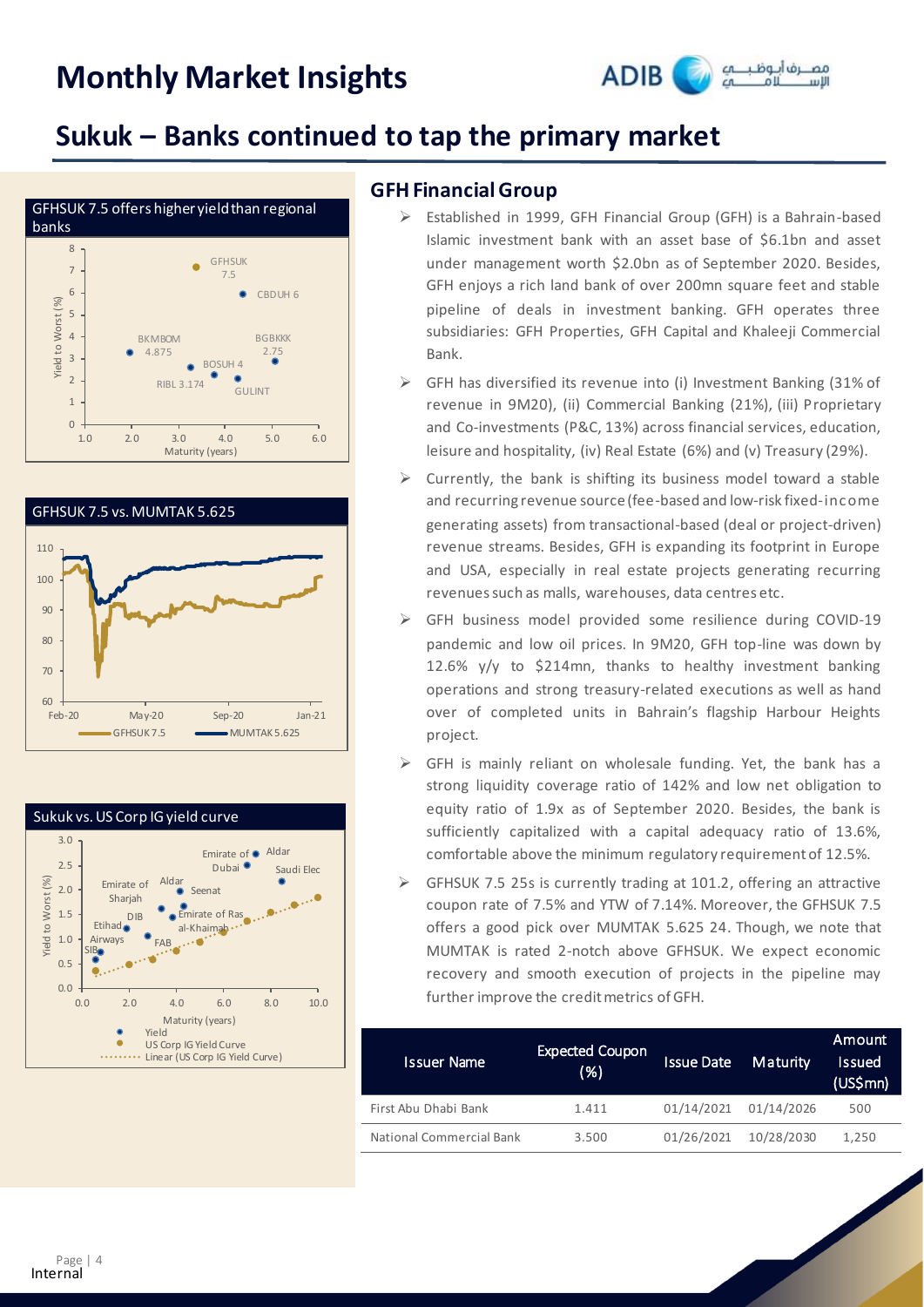

### **UAE Equities – Exuberance owing to positive business sentiment**



\*Rebased to 100 on December 31

| DFM top five gainers and losers |            |                |            |  |  |  |
|---------------------------------|------------|----------------|------------|--|--|--|
| <b>Gainers</b>                  | <b>MTD</b> | Losers         | <b>MTD</b> |  |  |  |
| <b>ERC</b>                      | 247.3%     | <b>GULFNAV</b> | $-10.6%$   |  |  |  |
| <b>DFM</b>                      | 31.2%      | <b>ASCANA</b>  | $-7.9%$    |  |  |  |
| DU                              | 14.8%      | <b>DXBE</b>    | $-7.9%$    |  |  |  |
| <b>EMIRATES</b>                 | 12.6%      | <b>ALRAMZ</b>  | $-6.8%$    |  |  |  |
| <b>BHMUBASH</b>                 | 12.4%      | <b>FIB</b>     | $-5.0%$    |  |  |  |

| ADX top five gainers and losers |            |               |            |  |  |  |  |
|---------------------------------|------------|---------------|------------|--|--|--|--|
| <b>Gainers</b>                  | <b>MTD</b> | Losers        | <b>MTD</b> |  |  |  |  |
| <b>TKFL</b>                     | 29.5%      | <b>FNF</b>    | $-16.4%$   |  |  |  |  |
| <b>AGTHIA</b>                   | 24.7%      | <b>ADNH</b>   | $-12.1%$   |  |  |  |  |
| <b>JULPHAR</b>                  | 24.1%      | <b>BILDCO</b> | $-11.2%$   |  |  |  |  |
| <b>RAKPROP</b>                  | 19.0%      | <b>RAKWCT</b> | $-8.1%$    |  |  |  |  |
| <b>EASYLEAS</b>                 | 18.2%      | <b>UNION</b>  | $-7.1%$    |  |  |  |  |

#### **UAE markets continue the positive momentum**

The UAE equities continued its momentum on a MTD basis (Dec 25, 2020 to Jan 25, 2021) with ADX and DFM indices gaining 9.6% and 7.7%, respectively, mainly driven by improving risk appetite among investors' in the midst of optimism over COVID-19 vaccine distribution gaining strength and likely another stimulus package in the US, further boosted by removal of blockade on Qatar and commencement of airline & trade activities. Furthermore, the Dubai EXPO is keenly awaited which would give a boost to the business sentiment. In terms of value, foreign investors bought stocks worth of AED743mn on ADX and AED412mn on DFM, considering comfortable valuations for certain sectors. Regionally, the UAE market's outperformance was led by key sectors such as Telecommunication (+15.5% for DFM and +13.1% for ADX), Banks (+10.4% for ADX and +8.4% for DFM) and Real Estate (+9.3% for ADX and +6.2% for DFM). Telecommunication index started on a strong positive note, supported by prospects on increasing the foreign ownership in the companies. At stocks level, index heavyweights such as Emaar Properties (+10.1%), DIB (+7.7%), and FAB (+13.0%) led the gainers. The DFM and ADX average daily volume dropped by 19% MoM to 207mn and 14% MoM to 101mn, respectively.

For ADX, since April 2020, the index is in upward trajectory but has faced resistance at 5,715 mark. To continue its upward momentum, the index must break this level. The index may show some correction at this level and 5,400 & 5,255 are support levels for the index. The DFM index has faced resistance at 2,807 and may halt its upward momentum. Support levels are – 2,580, 2,410 & 2,130.

| Most read regional company headlines |                                                          |  |  |  |  |
|--------------------------------------|----------------------------------------------------------|--|--|--|--|
| <b>EMIRATES</b>                      | Emirates NBD hires banks for bond deal                   |  |  |  |  |
| <b>FAB</b>                           | First Abu Dhabi Bank raises CNY1.5bn from Formosa Bond   |  |  |  |  |
| FAB                                  | FAB Bank to buy Egyptian business of Bank Audi           |  |  |  |  |
| SHUAA                                | SHUAA Capital invests in music streaming service Anghami |  |  |  |  |
| <b>ADNOCDIS</b>                      | ADNOC Distribution acquires 15 service stations in Saudi |  |  |  |  |
|                                      | Dubai's biggest developer Emaar Properties halts new     |  |  |  |  |
| <b>FMAAR</b>                         | construction work, chairman says                         |  |  |  |  |

#### **Performance of regional markets**

|                     |            | Index changes % |            | <b>MCap</b>   | Volume  | <b>Turnover</b> | P/E(x) | P/B(x) | Div Yld |
|---------------------|------------|-----------------|------------|---------------|---------|-----------------|--------|--------|---------|
| <b>Country</b>      | Last close | 1 <sub>M</sub>  | <b>YTD</b> | <b>US\$bn</b> | mn shrs | US\$ mn         | 12M    | 12M    | 12M%    |
| Abu Dhabi           | 5.593.48   | 10.9            | 10.9       | 215.0         | 71.9    | 105.3           | 22.2   | 1.6    | 4.3     |
| Dubai               | 2.654.06   | 6.5             | 6.5        | 77.4          | 95.9    | 38.9            | 13.3   | 0.9    | 3.6     |
| Saudi Arabia        | 8,702.55   | 0.1             | 0.1        | 2,412.3       | 215.5   | 2,594.6         | 33.9   | 2.1    | 2.4     |
| Kuwait (All shares) | 5.780.03   | 4.2             | 4.2        | 108.7         | 450.8   | 172.5           | 37.8   | 1.4    | 3.4     |
| Oman                | 3.653.22   | $-0.2$          | $-0.2$     | 11.4          | 11.8    | 4.0             | 13.2   | 0.7    | 6.9     |
| Bahrain             | 1.462.61   | $-1.8$          | $-1.8$     | 22.4          | 5.0     | 1.6             | 14.2   | 1.0    | 4.6     |
| Qatar               | 10.473.50  | 0.4             | 0.4        | 150.0         | 38.4    | 47.2            | 18.2   | 1.5    | 3.8     |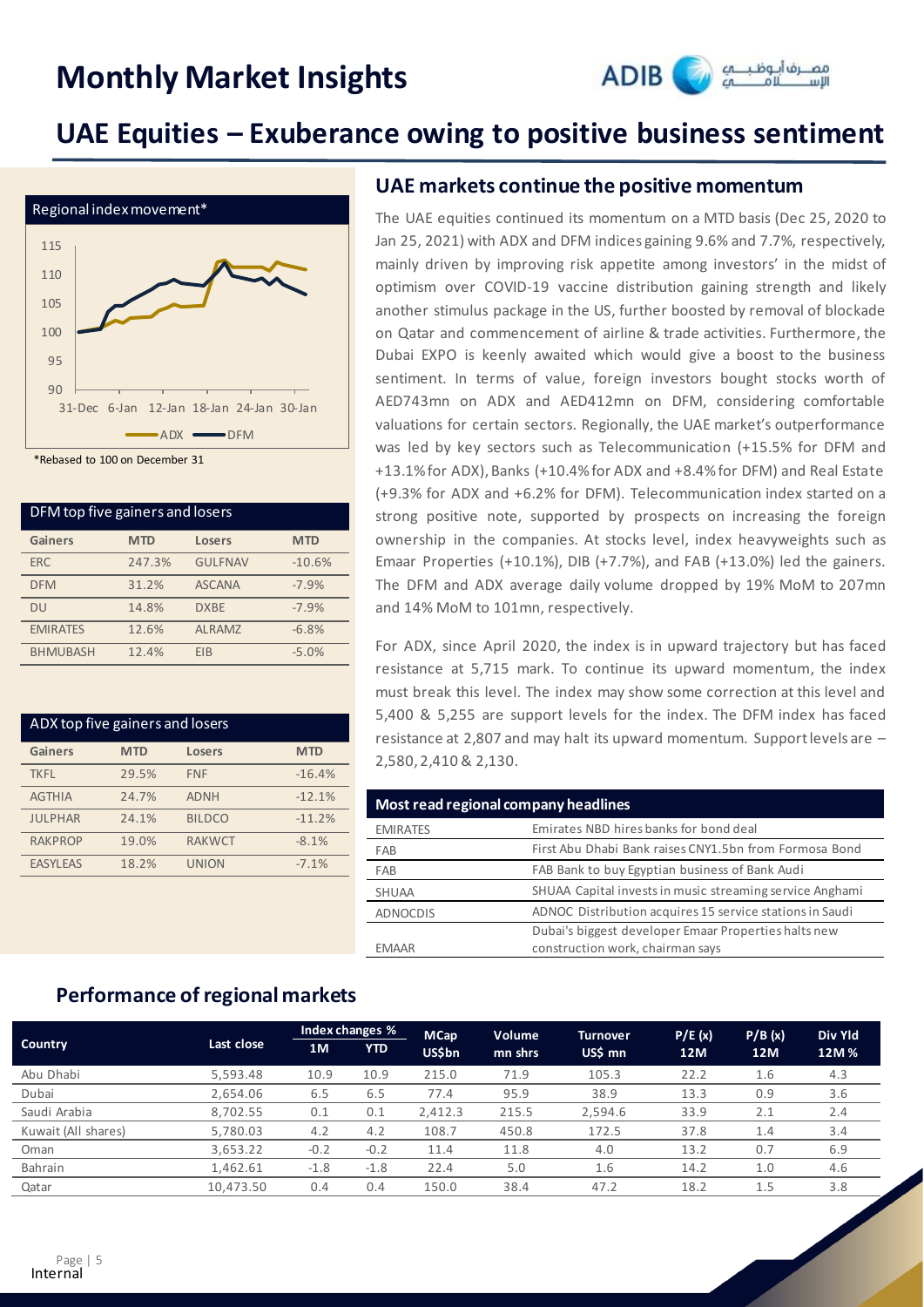

### **Mutual funds' – Global markets looking ahead towards recovery**



\*Rebased to 100 on 1 January 2020



#### **Global equity funds maintain uptrend**

- From our coverage of 30 funds, most closed in the green on MTD basis (Dec 25 to Jan 25), with equity funds leading the gainers pack, as global equity markets have attained new peak on the back of the momentum witnessed since the 3Q 2020. However, the momentum seems to be fading away recently from US and European economies, due to the delay in approval of newly proposed US stimulus, rising number of COVID-19 patients, shortage of vaccines and ongoing partial lockdowns.
- Emirates India Equity "A" (USD) Fund (+8.6% MTD) was the standout performer from funds coverage. The outperformance was mainly attributed to the high investment allocation to the IT, Consumer Discretionary and Healthcare sectors, which provided strong returns.
- Az Islamic Multi Asset Global Sukuk "A" (AED) Inc declined marginally (- 0.8% MTD). The underperformance can be attributed to the high exposure to Global Sukuk and cash reserves, which lagged equity funds during the period.

#### **Old Mutual Global Islamic Equity Fund**

Launched in 2016, the Old Mutual Global Islamic Equity Fund is an openended Shari'ah-compliant equity fund that offers investors exposure to a broad spectrum of developed market equities (63% exposure to the US). The fund has been underperforming its benchmark (S&P Developed Large Mid Cap Shari'ah Index) with returns of 7.0% (vs. 25.9% for BM) and 9.3% (vs. 16.4%) for 1 year and since inception, respectively, as on Nov 2020. The asset allocation is skewed towards the Information Technology (28.4%), Healthcare (19.3%) and Consumer Discretionary (17.0%) sectors.Going forward, given the expected corporate earnings recovery, vaccine rollout and additional stimulus in the United States, the global market is wellpositioned to witness a sustainable recovery, which may benefit the fund.

### **List of mutual funds**

| <b>Fund names</b>                              | <b>ISIN</b>  | <b>NAV</b> | <b>Currency</b> | <b>MTD</b> | <b>YTD</b> |
|------------------------------------------------|--------------|------------|-----------------|------------|------------|
| Emirates NBD SICAV - Mena Opportunities "A"    | LU1060357412 | 11.96      | <b>USD</b>      | 2.35%      | 2.35%      |
| Old Mutual Global Islamic Equity 'D'           | IE00BYMM2054 | 14.19      | <b>USD</b>      | 2.01%      | 2.01%      |
| Emirates Global Sukuk Fund Ltd                 | JE00B5V8LK49 | 15.34      | <b>EUR</b>      | 1.76%      | 1.76%      |
| Al Ahli North America Index Fund               | AFB007013901 | 6.73       | <b>USD</b>      | 1.45%      | 1.45%      |
| Emirates NBD SICAV - Mena Opportunities "A"    | LU1654397329 | 9.95       | <b>USD</b>      | 1.32%      | 1.32%      |
| Franklin Global Sukuk Fund "A"                 | LU0923115892 | 13.19      | <b>EUR</b>      | 1.00%      | 1.00%      |
| Templeton Shariah Global Equity Fund "A"       | LU0792757196 | 14.34      | <b>USD</b>      | 0.91%      | 0.91%      |
| Emirates India Equity Fund                     | LU1484867434 | 14.93      | USD.            | 0.86%      | 0.86%      |
| AlAhli GCC Trading Equity Fund                 | AFB007482106 | 1.09       | <b>SAR</b>      | 0.77%      | 0.77%      |
| Mashreg Al-Islami Income Fund                  | AEDFXA1T6467 | 19.44      | USD.            | 0.70%      | 0.70%      |
| AZ Multi Asset - AZ Islamic - Global Sukuk "A" | LU1590082662 | 5.70       | <b>AED</b>      | 0.53%      | 0.53%      |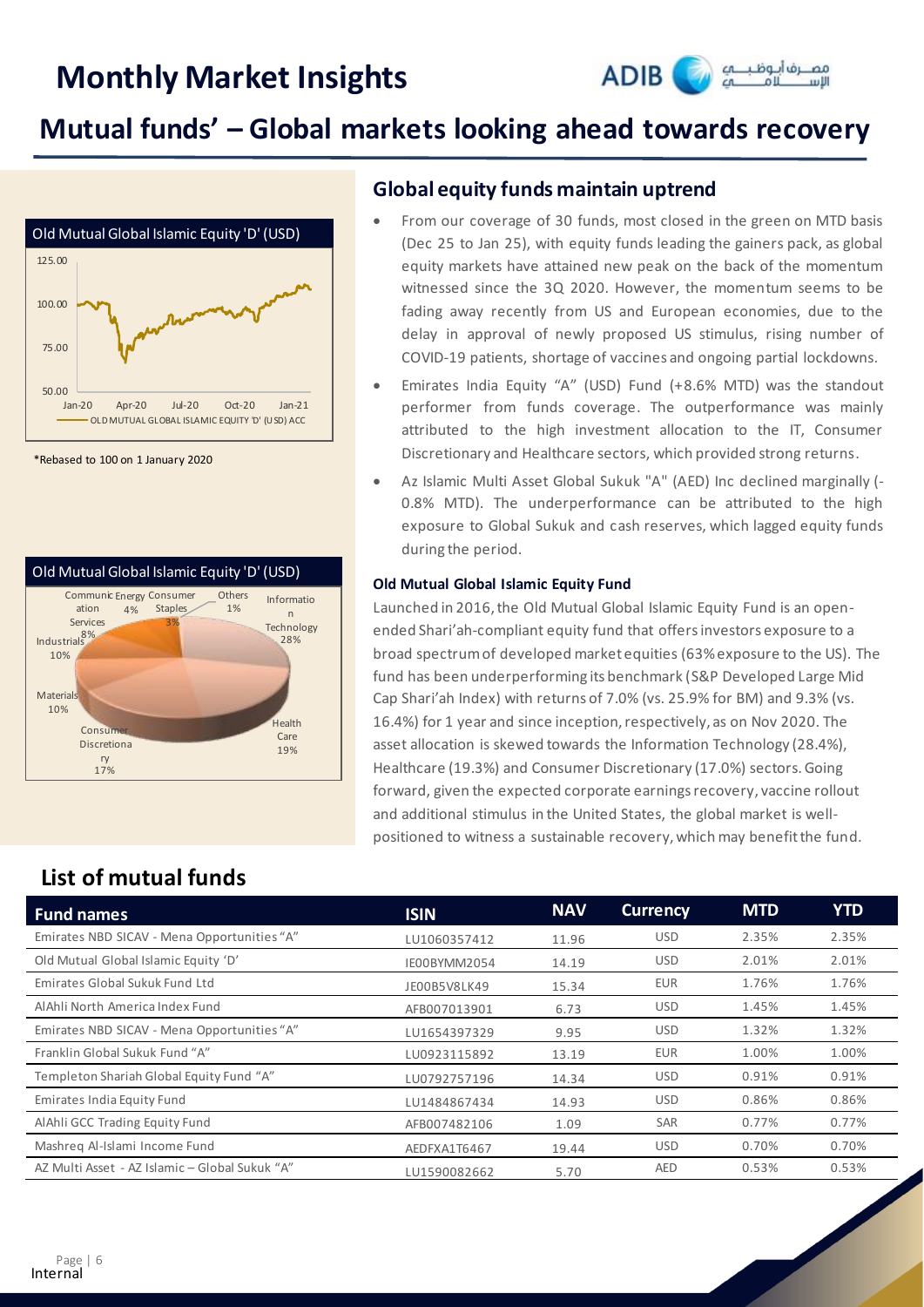







**ADIB** 



\*rebased to 100 on 1 February 2020